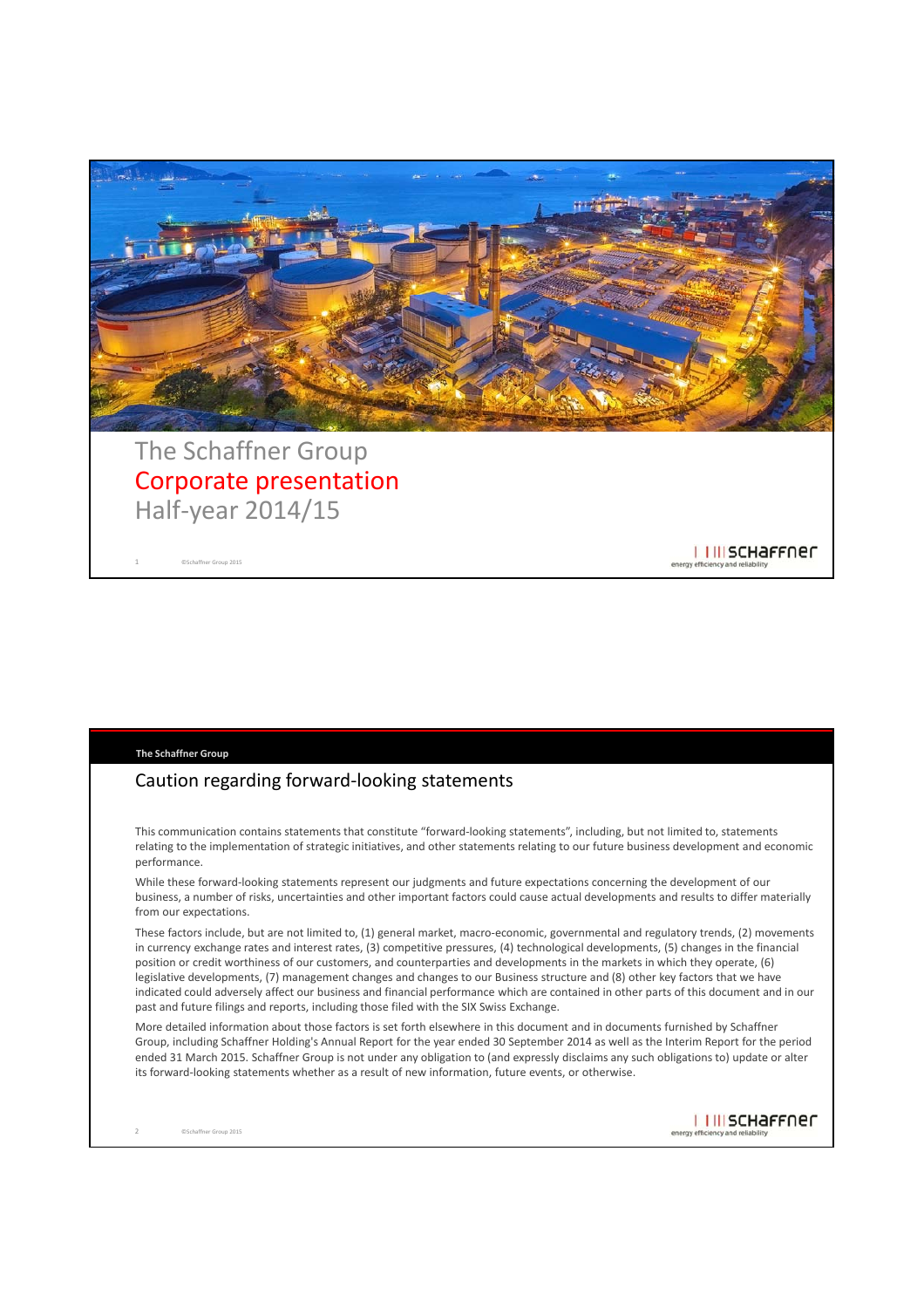

**The Schaffner Group**

Headlines of H1 2014/15

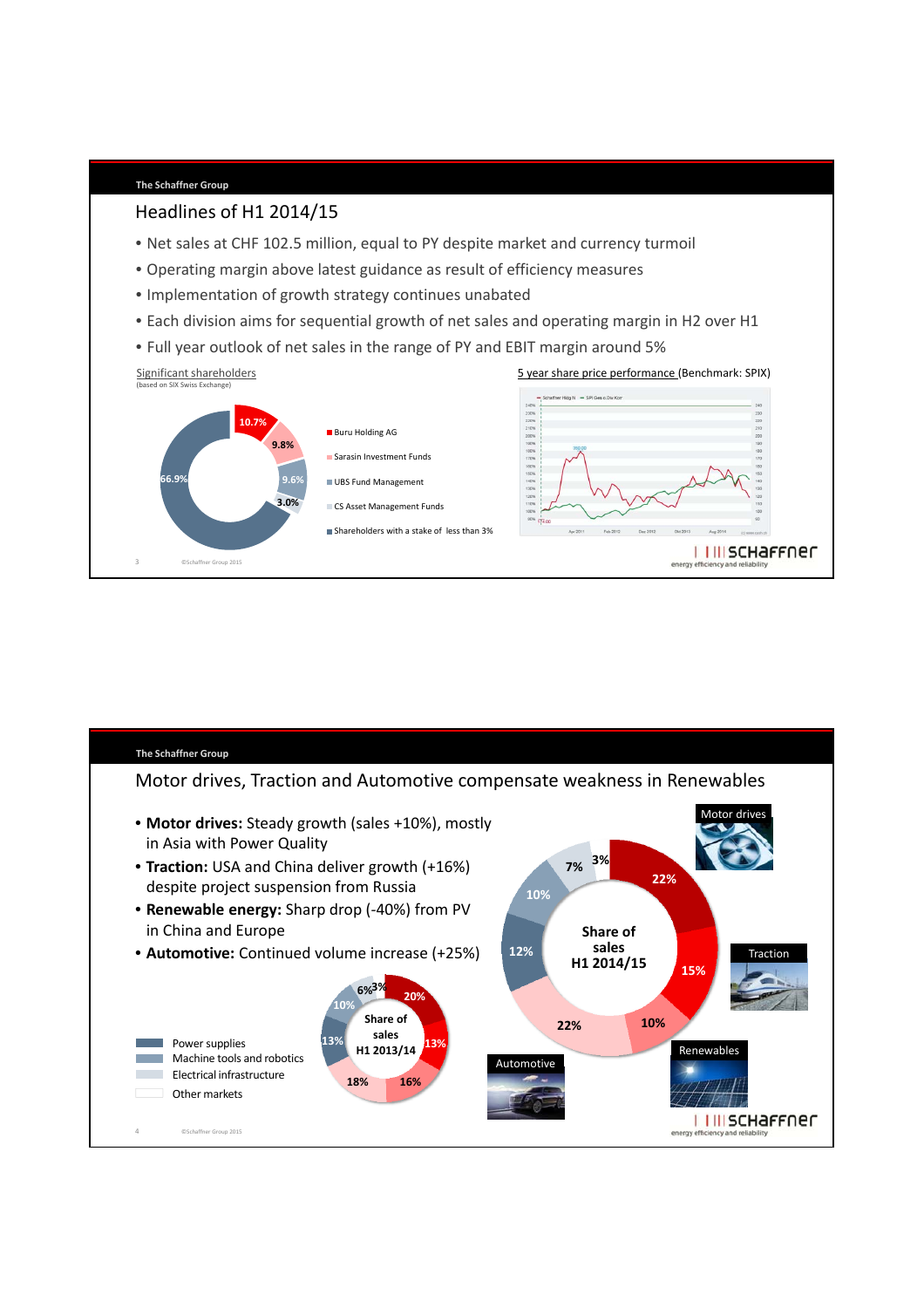

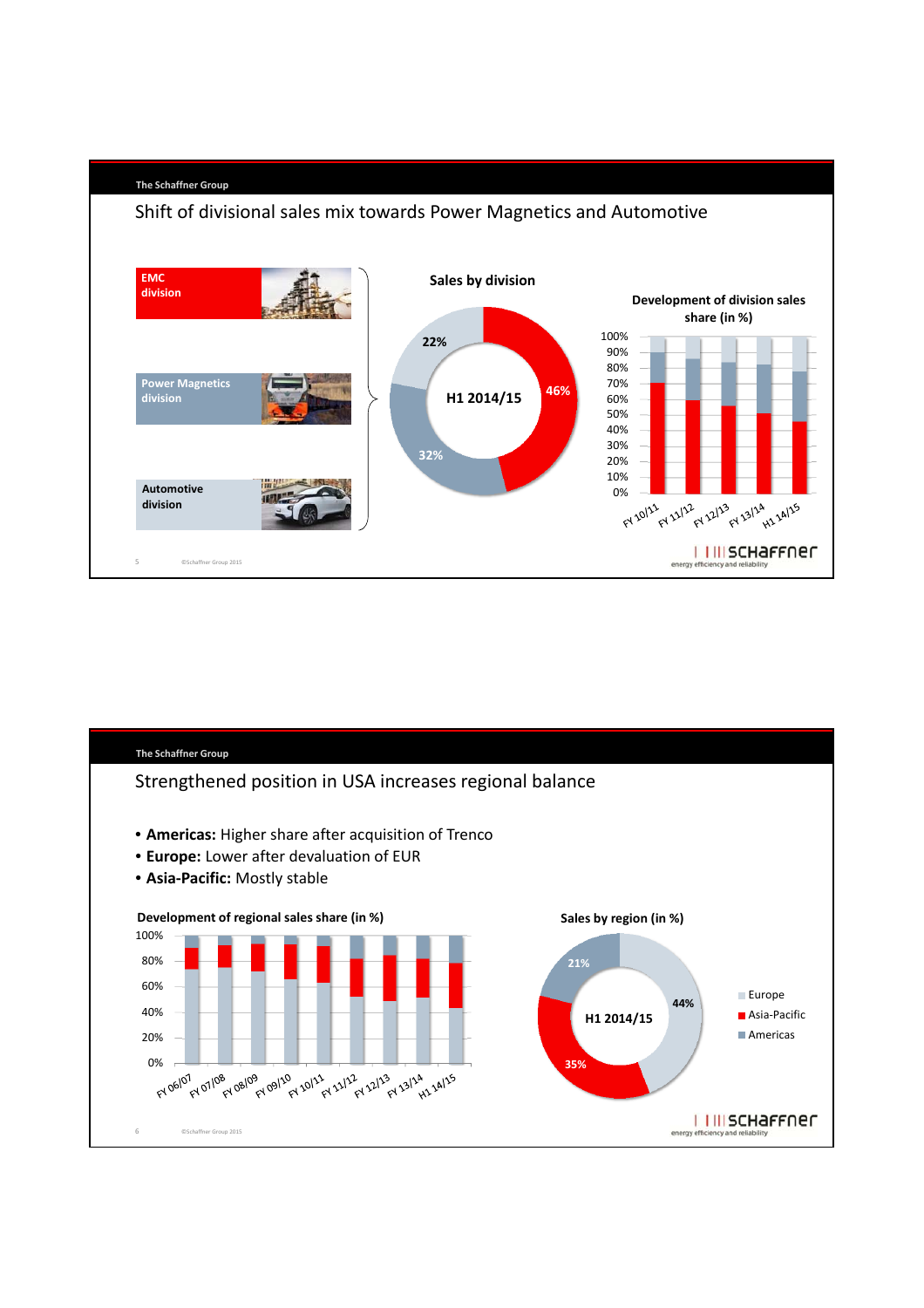

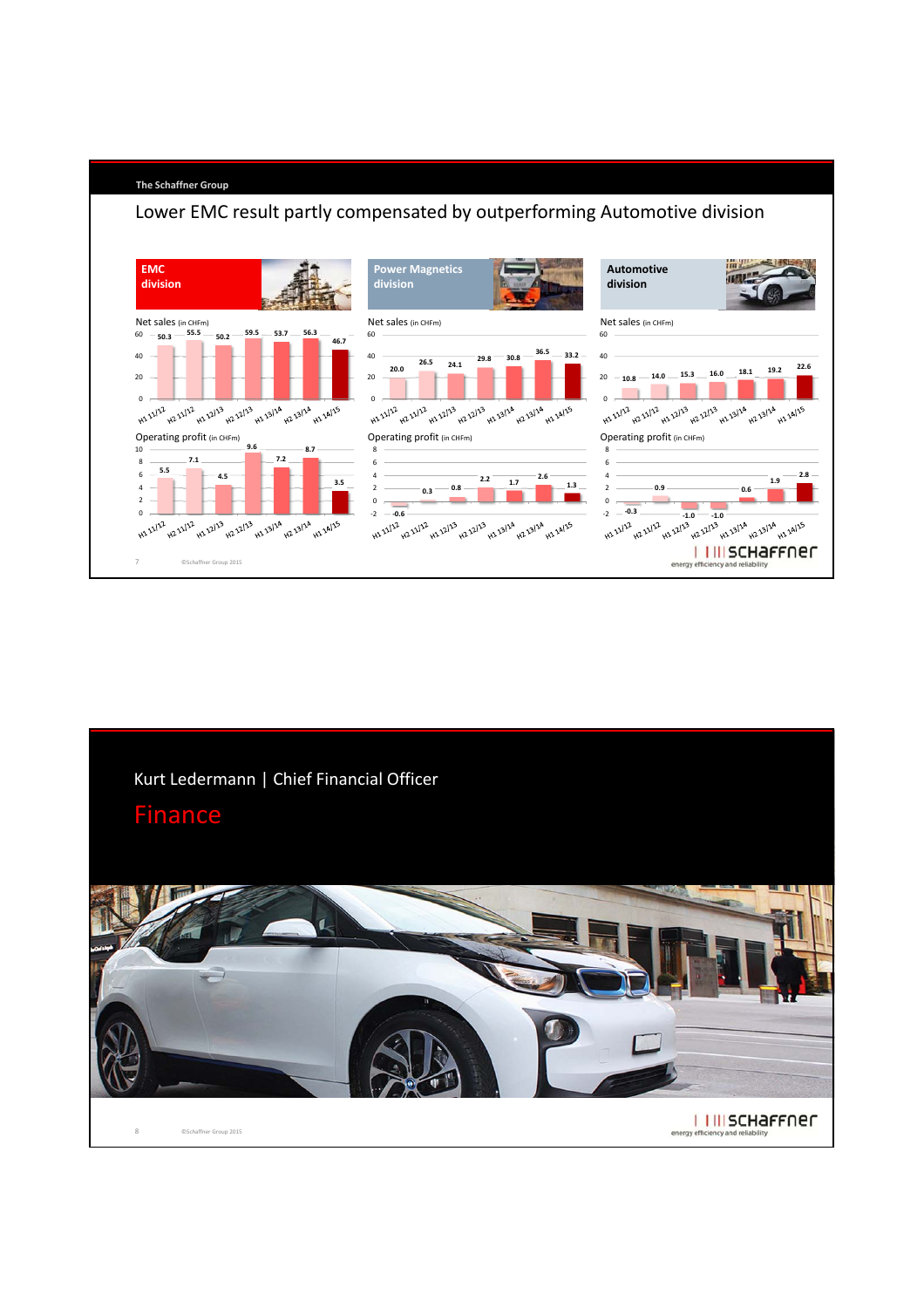

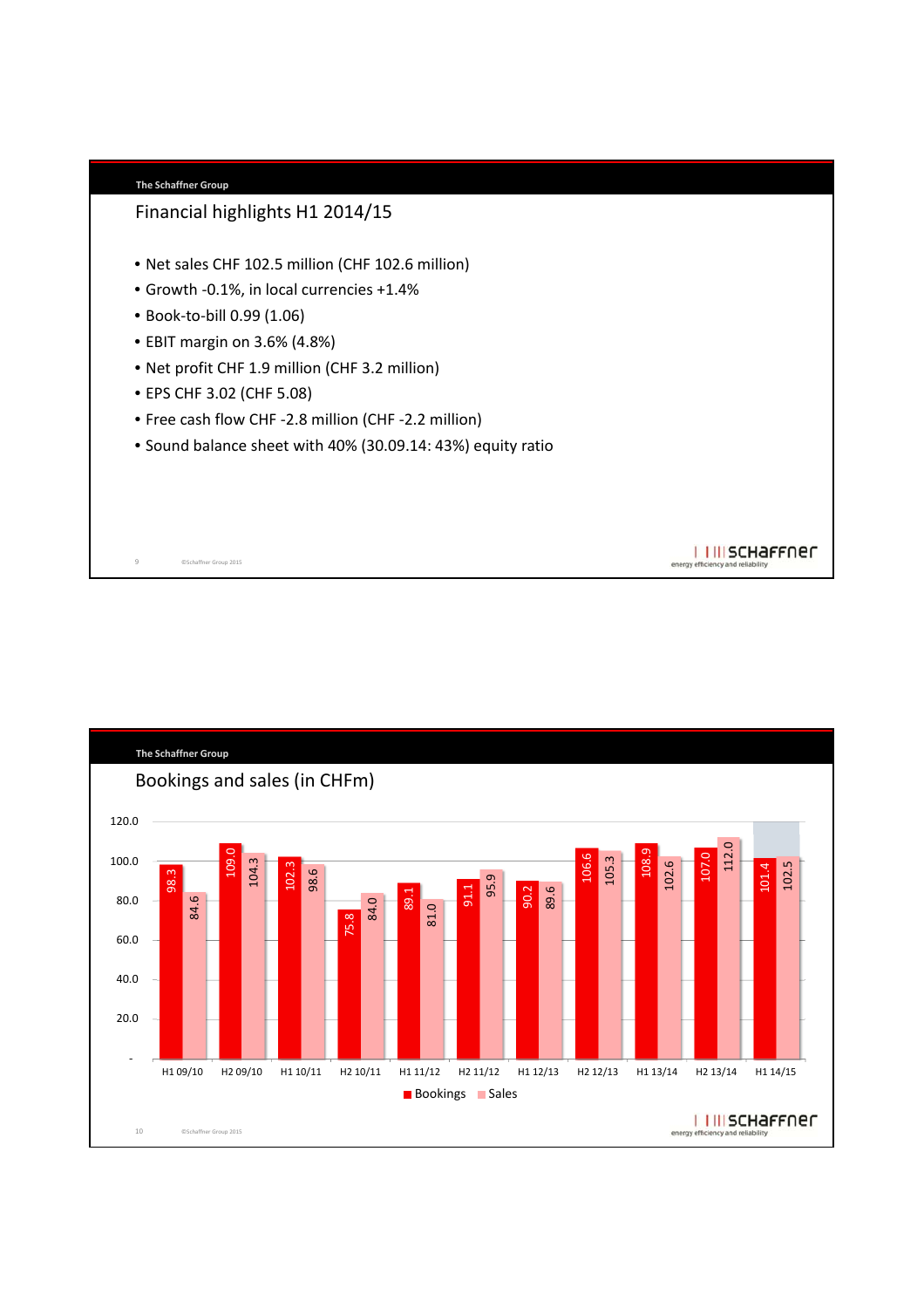

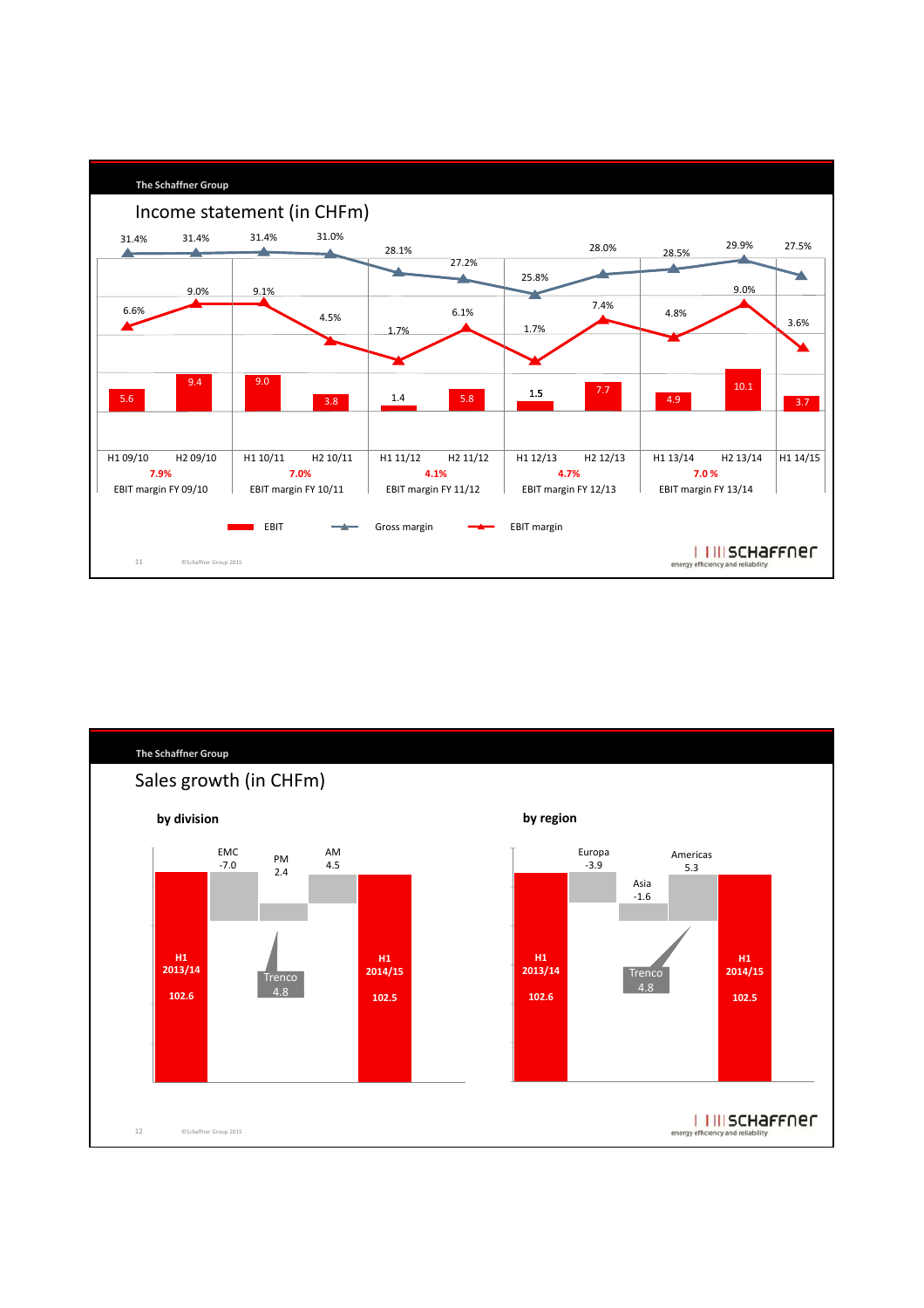

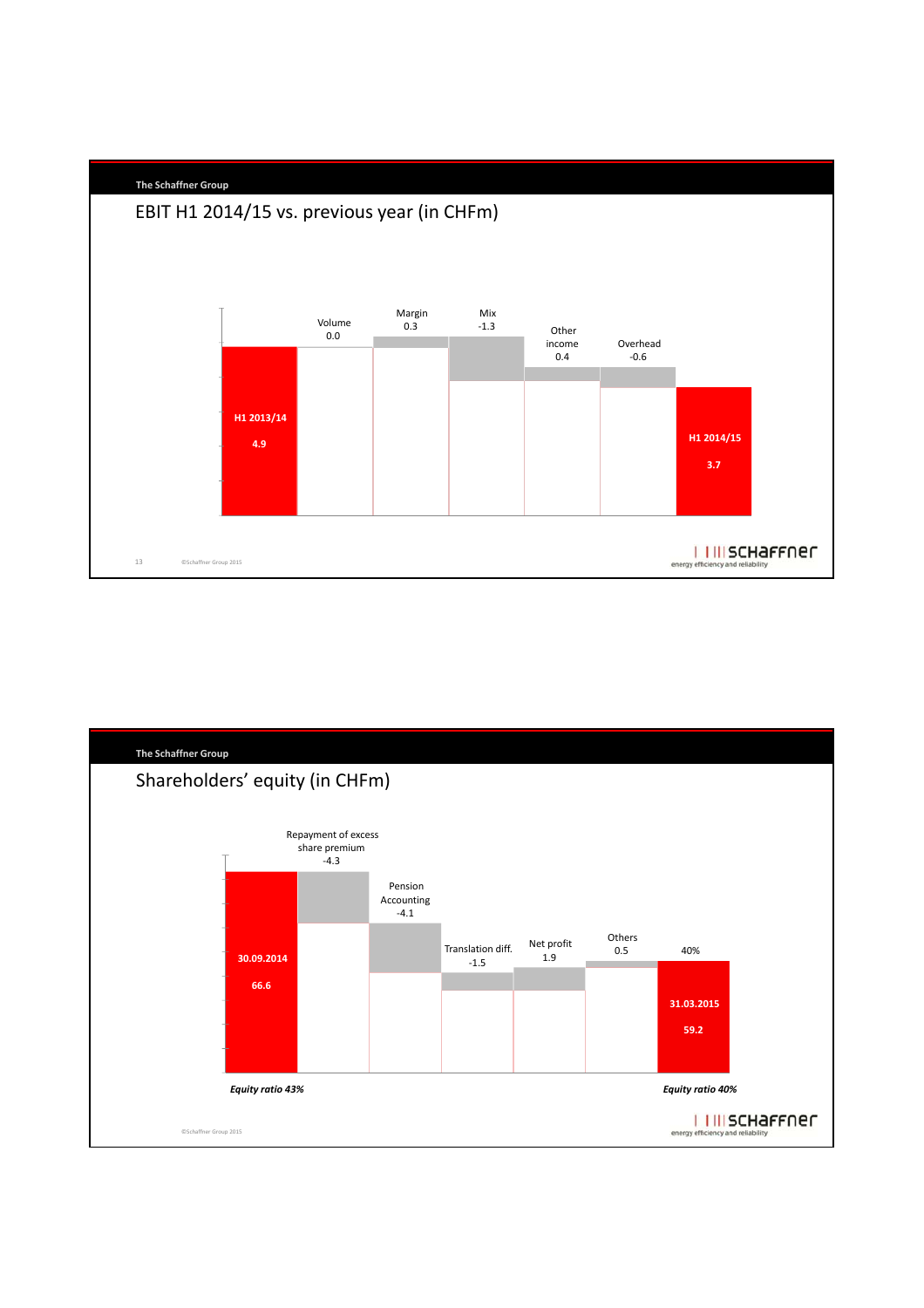

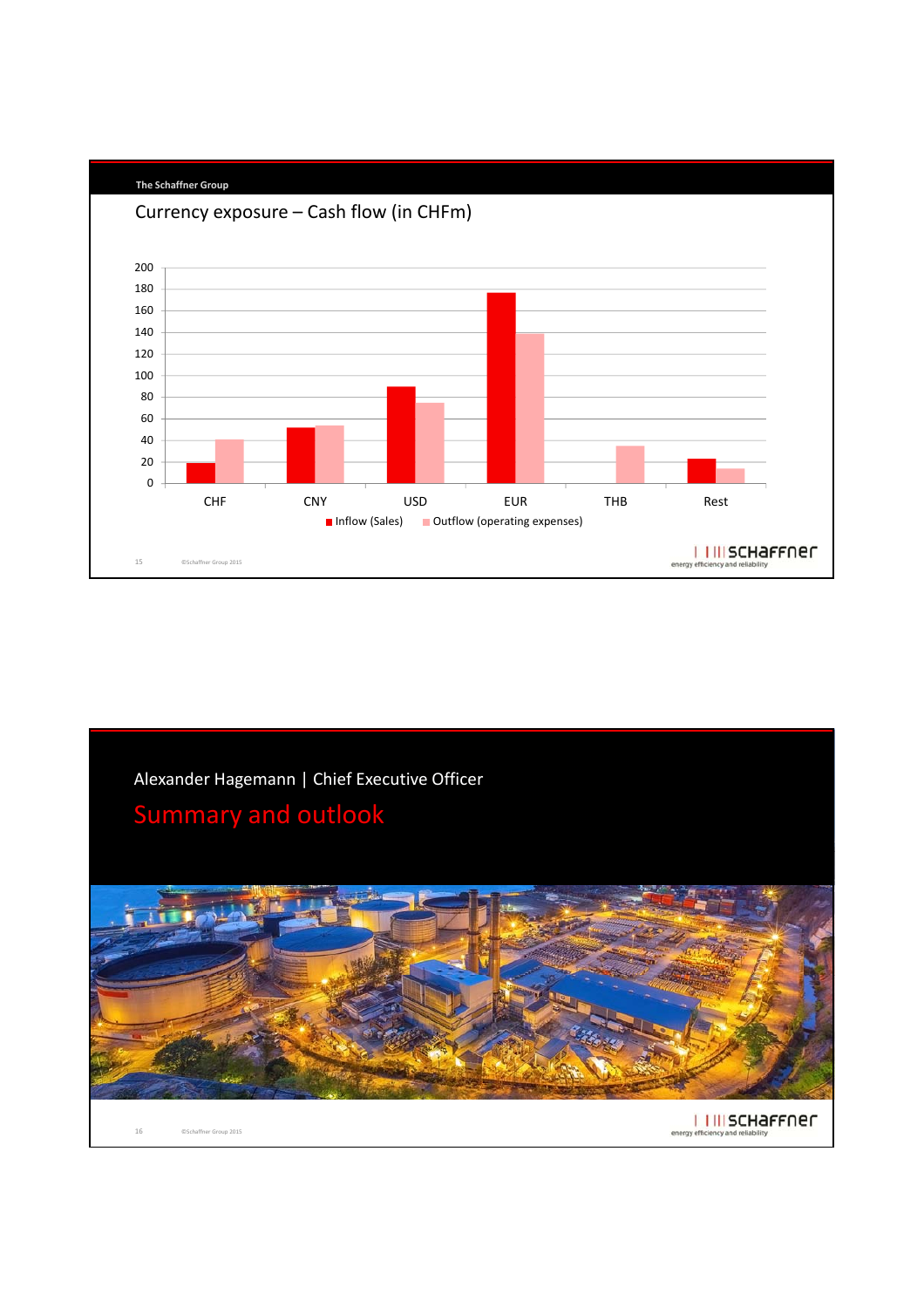| <b>The Schaffner Group</b> |  |
|----------------------------|--|
|                            |  |

#### Summary

- Stable sales, EBIT margin lower by 120bp
- Swift actions to counter effects from currency and market impacts
- Mix of regions and divisions becomes more balanced
- Continue strategic growth initiatives with full force

©Schaffner Group 2015 17

### **The Schaffner Group** Schaffner continues implementation of a growth focused strategy ... Three pillars to accelerate growth: CHFm **Group net sales** 225.0 1. Product and market offensive for 200.0 Power Quality solutions 175.0 2. Market share gains in Power Magnetics, 150.0 advance to global no. 2 position 125.0 3. Regional focus on North America 100.0 75.0 50.0 84 05/06 06/07 07/08 08/09 09/20 20/22 22/23 22/23 23/24 24/25 6 FY 2013/14 FX - Reported ... while constantly evaluating structures and processesI I III SCHAFFNEN 18 ©Schaffner Group 2015

I I III SCHAFFNEN